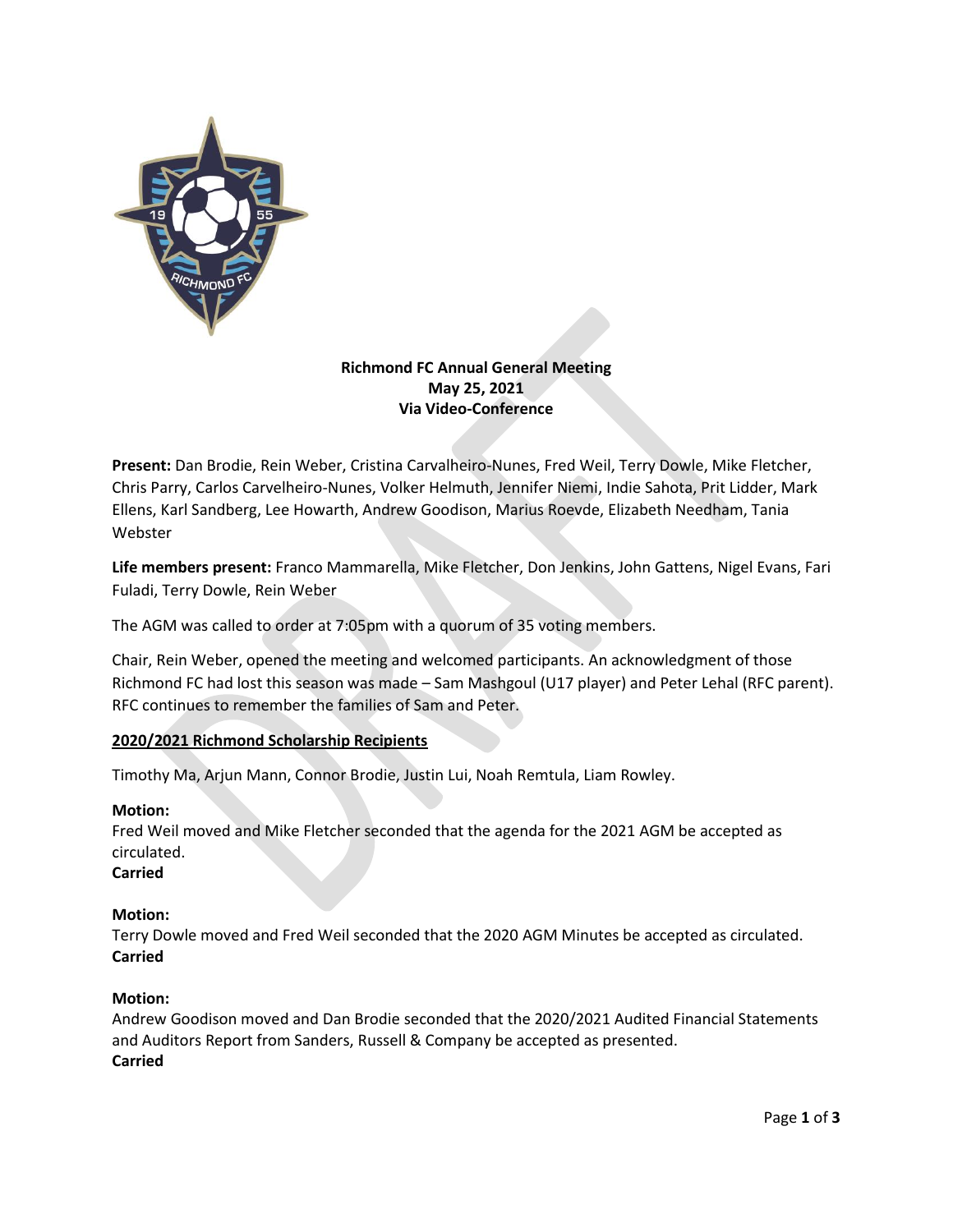#### **Motion:**

Andrew Goodison moved and Dan Brodie seconded that the 2021/2022 budget be accepted as presented.

**Carried** (abstentions: Terry Dowle, Jennifer Niemi, Karl Sandberg. Against: Bob Mann, Jessica Forman, Nigel Evans, Mike Oughtred, Conor Speiran)

Financials spurred a lengthy discussion regarding a merger between RFC and RUSC. Lee Howarth committed to making himself available to the RUSC to work on education.

Concerns with the budget presentation regarding administration figures and the amount in this item. Should be broken down what administration figure includes. Andrew noted that it is administrator, Executive Director, Technical Director and potential on-field hire of specialist in early LTPD (if the board decides to add the on-field hire). 7 of 12 months of an 80k salary for the potential new hire.

Mike Fletcher addressed the 150k to the city. This was given to the City many years ago to show commitment and support to build a Boyd Clubhouse. The board is trying to move plans forward to get the city to take action on the clubhouse. RFC will not be adding more money to the funds given to the city.

Jessica Forman also committed to working with RFC and RUSC merger.

Executive Director, Marius Roevde noted that Jason De Vos had offered to facilitate merger.

John Gattens asked if BC Soccer can help facilitate merger.

#### **Motion:**

Nigel Evans moved and Mike Fletcher seconded that Sanders, Russell & Company be appointed as auditor for the 2021/2022 fiscal year. **Carried**

## **Board of Director Elections:**

Thank-you to Rein Weber, Terry Dowle, Mark Ellens and Volker Helmuth whose 2-year terms were up and did not stand for re-election. Thank-you to Mike Fletcher and Indie Sahota resigned from the Board with one year remaining on their terms. Richmond FC is grateful for all of the years you have volunteered your time to Richmond FC.

There were eight (8) 2-year terms open and two (2) 1-year terms.

The following director put their names forward for re-election to the Board:

Dan Brodie Cristina Carvalheiro-Nunes Fred Weil Prit Lidder

Nominations from floor: Romona Tsao